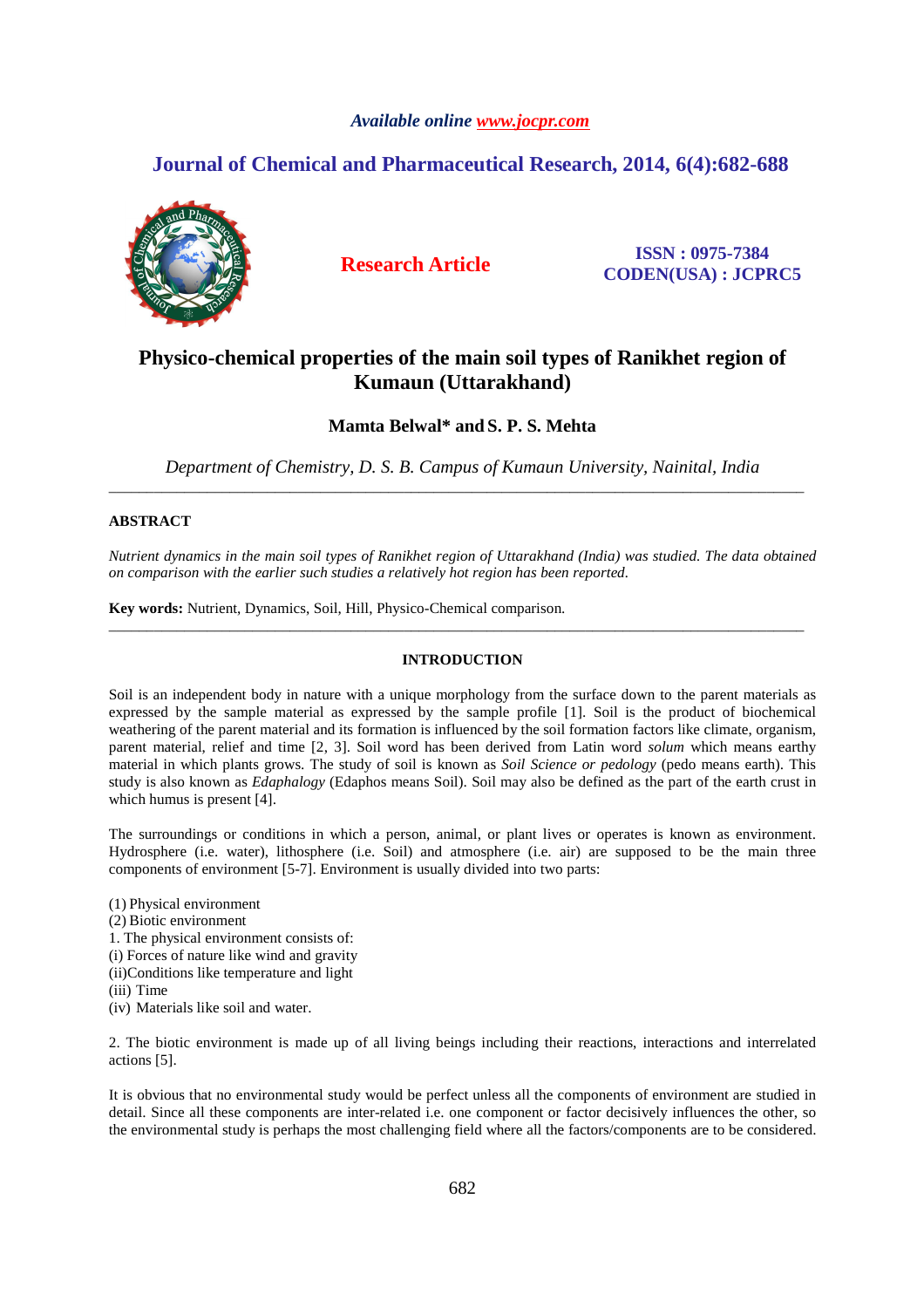Moreover all the factors/components responsible for environment are unstable, which makes the job more tedious, difficult and challenging.

*\_\_\_\_\_\_\_\_\_\_\_\_\_\_\_\_\_\_\_\_\_\_\_\_\_\_\_\_\_\_\_\_\_\_\_\_\_\_\_\_\_\_\_\_\_\_\_\_\_\_\_\_\_\_\_\_\_\_\_\_\_\_\_\_\_\_\_\_\_\_\_\_\_\_\_\_\_\_*

Study of the soil of a particular region is one of the important factors which contribute to the environmental study of the region. The nutrient status and the nutrient dynamics are therefore to be studied in detail to categorise the soil of a particular region.

A survey of the literature reveals that the physico-chemical characteristics of the main soil types of Kumaon region of Uttarakhand have not been centre of attraction for the scientists/ researchers working in this field. With the creation of the *new Uttrakhand State* periodic studies on this field have become more important, as this region is one of the major vegetable and pulse producing areas of the new state. A study on the physico-chemical characteristics of the main soil types of the Kumaon region of Uttarakhand have therefore been attempted in the present work with the following major objectives:

- 1. To study the soil types of Ranikhet region of Kumaun, Uttarakhand.
- 2. To study the contents of available macro and the micro-nutrients in the soils of the region.
- 3. To correlate the available soil macro and micro-nutrients with the properties of the soil.
- 4. To suggest methods/procedures for the maximum yield of the crops from the available agricultural land.
- 5. To make a guide line for the use of fertilizers to increase productivity.

# **EXPERIMENTAL SECTION**

Three sites namely Bazeena, Bazole and Bamsyun from the Ranikhet Region of Kumaun, Uttrakhand have been selected for the present work. For the present work the urban and rural areas selected for this study have been briefly described below:

#### **RANIKHET (URBAN)**

| <b>Total Population</b> | 12086 |
|-------------------------|-------|
| Male                    | 5690  |
| Female                  | 6396  |
|                         |       |

### **RANIKHET (RURAL)**

| S. No. | <b>Village</b> | Area (in Hectare) | Male | Female | <b>Total population</b> |
|--------|----------------|-------------------|------|--------|-------------------------|
|        | <b>BAMSYUN</b> | 168.856           | 165  | 187    | 352                     |
|        | <b>BAZOLE</b>  | 66.678            | 62   | 59     | 121                     |
|        | <b>BAZEENA</b> | 171.356           | 209  | 206    | 415                     |

#### **SOIL SAMPLING**

The true representative soil of the study area was selected and collected vide the following steps/phases:

- 1. Selection of the sites in a particular study area.
- 2. Selection of the representative soil of the study area.
- 3.Collection of the soil samples from the study area.

Selection of the sites and the selection of the representative soil in the study were done by the standard method [1, 8]. Reduction of the sampling sites was done by the quartering method (Fig- 1).

The soil samples were spread uniformly over a sheet of paper which was divided into four equal parts. 2 and 3 parts (portions) were collected and mixed thoroughly and 1 and 4 parts were discarded. This process was repeated several times, till the right size of the sample was obtained.

# **ANALYSIS OF THE SOIL**

Analysis of the soil was done under the following two major categories: (a) Physical examination (b) Chemical examination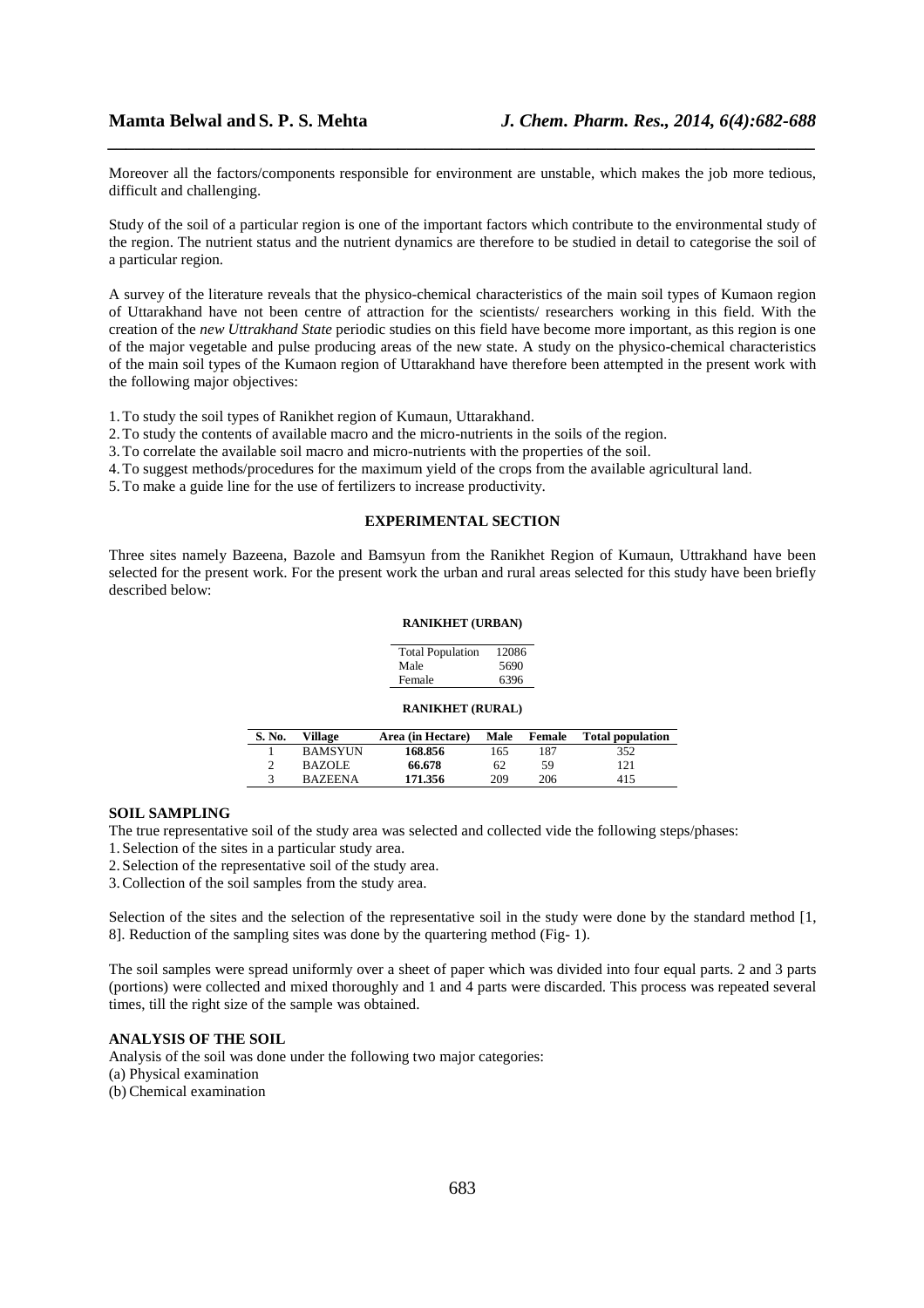Under the physical examinations soil temperature, soil clay, soil texture, BD and under the chemical examination, EC, pH, total nitrogen, available phosphorous, available potassium, sulphur, organic carbon, organic matter, and micronutrients were obtained.

*\_\_\_\_\_\_\_\_\_\_\_\_\_\_\_\_\_\_\_\_\_\_\_\_\_\_\_\_\_\_\_\_\_\_\_\_\_\_\_\_\_\_\_\_\_\_\_\_\_\_\_\_\_\_\_\_\_\_\_\_\_\_\_\_\_\_\_\_\_\_\_\_\_\_\_\_\_\_*



**Fig. 1. Reducing sample size by Quartering method** 

# **RESULTS AND DISCUSSION**

The physical and chemical examination of the soils of the study area was done by the standard methods/procedures. The observations and results of the present work have been reported hereafter vide Tables 1-14.

## **1. Soil Temperature**

The soil temperature was recorded for each of the selected sites of the study area for all the months of the calendar year 2013, i.e. from January 2013 to December 2013. The results have been given in *Table-1*.

**Table-1: Temperatures of the Soils of Ranikhet Region of Kumaon (Uttarakhand), Year: 2013** 

|          |                  |                   |      | Temperature $(^0C)$<br><b>Months</b> |      |      |     |      |      |      |      |      |      |        |
|----------|------------------|-------------------|------|--------------------------------------|------|------|-----|------|------|------|------|------|------|--------|
| S. No.   | <b>Site Name</b> | Site No.          |      |                                      |      |      |     |      |      |      |      |      |      |        |
|          |                  |                   | Jan. | Feb.                                 | Mar. | Apr. | May | June | July | Aug. | Sep. | Oct. | Nov. | Dec.   |
| . .      | Bamsyn           | $\mathbf{a}$      |      |                                      | 25   | 27   | 30  | 29   | 29   | 28   | 28   | 27   | 25   | າາ     |
| <u>.</u> | Bazole           | $S_{10}$          |      |                                      | 24   | 27   | 29  | 28   | 28   | -27  |      | 26   | 26   | 20     |
|          | Bazeena          | $\mathbf{S}_{11}$ |      | 14                                   | 23   | 27   | 29  | 27   | 27   | 26   |      | つく   | 24   | $\sim$ |

#### **2. Soil colour**

The colour of Soil was noted for each of selected sites of the study area as it was observed. The observations have been reported in Table-2.

**Table-2: Colour of the soils of the Ranikhet region of Kumaon (Uttarakhand), Year: 2013** 

| S. No. | <b>Site Name</b> | Site No. | <b>Soil Colour</b> |
|--------|------------------|----------|--------------------|
|        | Bamsyn           | $S_9$    | Yellowish brown    |
|        | Bazole           | $S_{10}$ | Yellowish brown    |
|        | Bazeena          | $S_{11}$ | Yellowish brown    |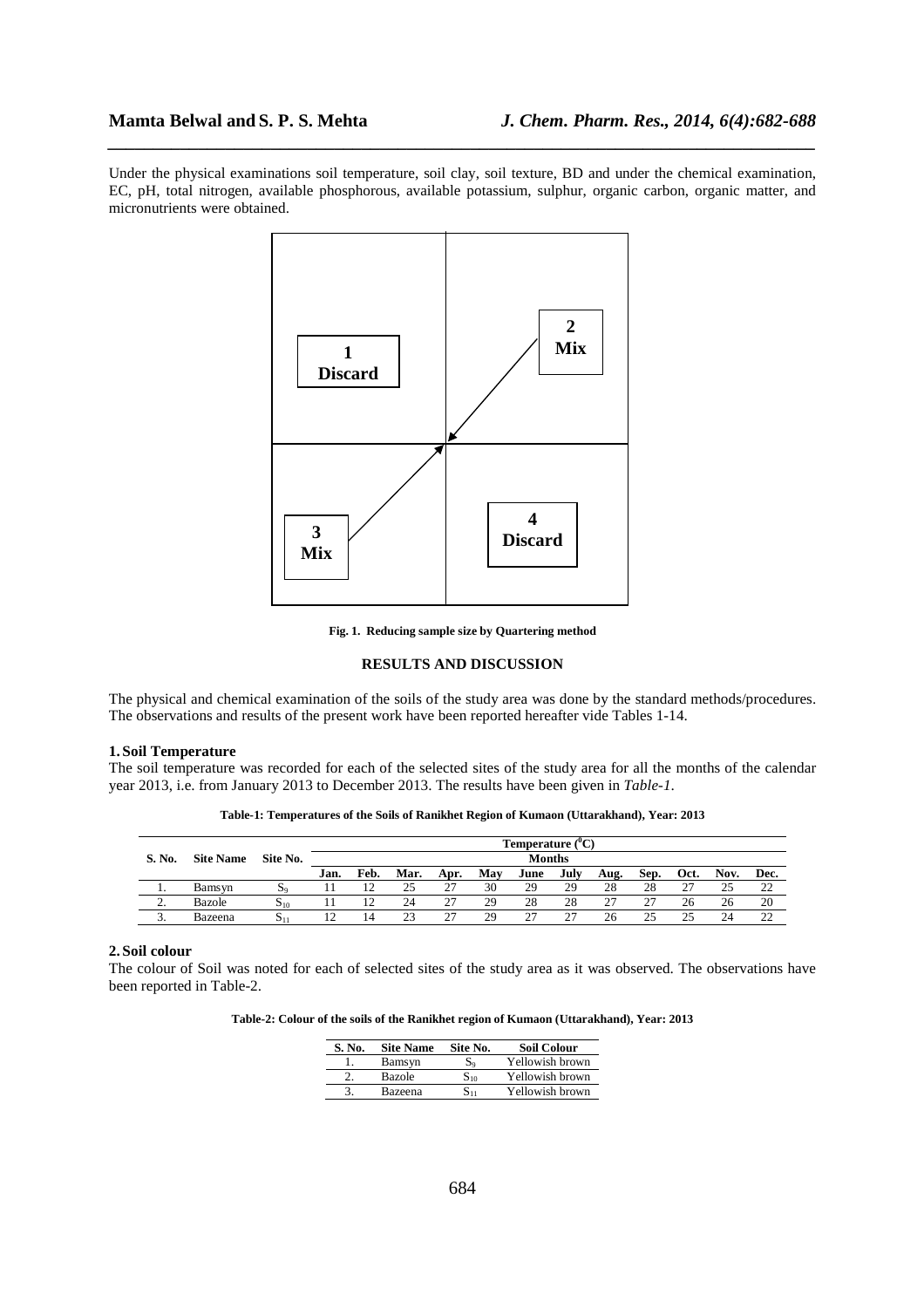#### **3. Soil Texture**

The soil texture was determined for each of the sites of the study area by the standard method. The results have been given in Table 1.3.

*\_\_\_\_\_\_\_\_\_\_\_\_\_\_\_\_\_\_\_\_\_\_\_\_\_\_\_\_\_\_\_\_\_\_\_\_\_\_\_\_\_\_\_\_\_\_\_\_\_\_\_\_\_\_\_\_\_\_\_\_\_\_\_\_\_\_\_\_\_\_\_\_\_\_\_\_\_\_*

|  |  |  | Table -3: Texture of the soils of Ranikhet region of Kumaon (Uttarakhand), Year: 2013 |  |
|--|--|--|---------------------------------------------------------------------------------------|--|
|  |  |  |                                                                                       |  |

| S. No. | <b>Site Name</b> | Site No.          | <b>Soil Texture</b> |
|--------|------------------|-------------------|---------------------|
|        | Bamsyn           | S۰                | Silt loam           |
|        | Bazole           | $\mathbf{S}_{10}$ | Silt loam           |
|        | Bazeena          | 811               | Silt loam           |

### **4. Soil Bulk Density**

The soil bulk density was determined for each of the selected sites of the study area for all the months of the Calendar year 2013 i.e., from January 2013 to December 2013. The results have been reported in Table-4.

**Table 4: Bulk Density of the soils of Ranikhet region of Kumaon (Uttarakhand), Year: 2013** 

| <b>Bulk Density (g/cc)</b> |                  |          |               |      |      |      |      |      |      |      |      |      |      |      |
|----------------------------|------------------|----------|---------------|------|------|------|------|------|------|------|------|------|------|------|
| S. No.                     | <b>Site Name</b> | Site No. | <b>Months</b> |      |      |      |      |      |      |      |      |      |      |      |
|                            |                  |          | Jan.          | Feb. | Mar. | Apr. | May  | June | July | Aug. | Sep. | Oct. | Nov. | Dec. |
| ι.                         | Bamsyn           | $S_0$    | 1.16          |      | 1.18 | 1.21 | 1.26 | 1.18 | 1.19 | 1.14 |      |      |      |      |
| $\mathcal{L}$<br><u>.</u>  | Bazole           | $S_{10}$ |               | .16  | 1.14 | 1.20 | 1.25 | 1.22 | 1.19 | l.15 | .16  | l.14 | 1.14 |      |
| $\sim$<br>υ.               | Bazeena          | $S_{11}$ | .18           | 16   | .18  | l.19 | 1.17 | .02  | .06  |      | 18   |      |      |      |

#### **5. Soil pH**

The soil pH was recorded for each of the sites of the study area for all the months of the calendar year 2013, i.e., from January 2013 to December 2013. The results have been reported in Table 5.

|  | Table-5: The pH of the soils of Ranikhet region of Kumaon (Uttarakhand), Year: 2013 |  |
|--|-------------------------------------------------------------------------------------|--|
|  |                                                                                     |  |

| pН                        |                  |                           |      |      |      |      |     |      |      |      |      |      |      |      |
|---------------------------|------------------|---------------------------|------|------|------|------|-----|------|------|------|------|------|------|------|
| S. No.                    | <b>Site Name</b> | <b>Months</b><br>Site No. |      |      |      |      |     |      |      |      |      |      |      |      |
|                           |                  |                           | Jan. | Feb. | Mar. | Apr. | May | June | July | Aug. | Sep. | Oct. | Nov. | Dec. |
|                           | Bamsyn           | $S_9$                     |      | 6.8  | 6.9  | 7.0  | 7.5 | 6./  | 7.4  | 7.0  | 6.8  |      |      | 7.0  |
| $\mathcal{L}$<br><u>.</u> | Bazole           | $S_{10}$                  | 7.2  | 6.7  | 7.2  | 7.1  | 7.3 | 7.5  | 7.0  | 6.9  | 7.0  |      | 6.9  | 6.9  |
| 3.                        | Bazeena          | $S_{11}$                  | '.6  | 7.0  | 7.3  | 7.0  | 7.2 | 7.3  | 7.1  | 7.1  | 6.9  | 6.8  | 7.0  | 6.9  |

#### **6. Soil Electrical Conductivity (EC)**

The soil electrical conductivity (EC) was determined for each of the sites of the study area for all the months of the calendar year 2013, i.e. from January 2013 to December 2013. The results have been reported in Table 6.

**Table-6: EC of the soils of Ranikhet region of Kumaon (Uttarakhand), Year: 2013** 

|        |                  |          |      | $EC$ (ds/m)<br><b>Months</b> |      |      |      |      |      |      |      |      |      |      |
|--------|------------------|----------|------|------------------------------|------|------|------|------|------|------|------|------|------|------|
| S. No. | <b>Site Name</b> | Site No. |      |                              |      |      |      |      |      |      |      |      |      |      |
|        |                  |          | Jan. | Feb.                         | Mar. | Apr. | May  | June | July | Aug. | Sep. | Oct. | Nov. | Dec. |
| . .    | Bamsyn           | $S_9$    | 0.42 | 0.38                         | 0.36 | 0.31 | 0.29 | 0.30 | 0.29 | 0.30 | 0.29 | 0.30 | 0.28 | 0.28 |
| ٠.     | Bazole           | $S_{10}$ | 0.35 | 0.33                         | 0.31 | 0.32 | 0.29 | 0.40 | 0.31 | 0.36 | 0.38 | 0.42 | 0.36 | 0.33 |
| J.     | Bazeena          | $S_{11}$ | 0.37 | 0.33                         | 0.31 | 0.36 | 0.29 | 0.40 | 0.32 | 0.37 | 0.36 | 0.42 | 0.33 | 0.33 |

### **7. Soil Cation Exchange Capacity (CEC)**

The soil cation exchange capacity (CEC) was determined for each of the sites of the study area. The results have been reported in Table 7.

**Table-7: CEC of the soils of Ranikhet region of Kumaon (Uttarakhand), Year: 2013** 

| S. No. | <b>Site Name</b> | Site No.          | CEC                  |
|--------|------------------|-------------------|----------------------|
|        |                  |                   | (Milli equiv./100 g) |
|        | Bamsyn           | $S_9$             | 12.0                 |
|        | Bazole           | $\mathrm{S}_{10}$ | 11.9                 |
| 3      | Bazeena          | 511               |                      |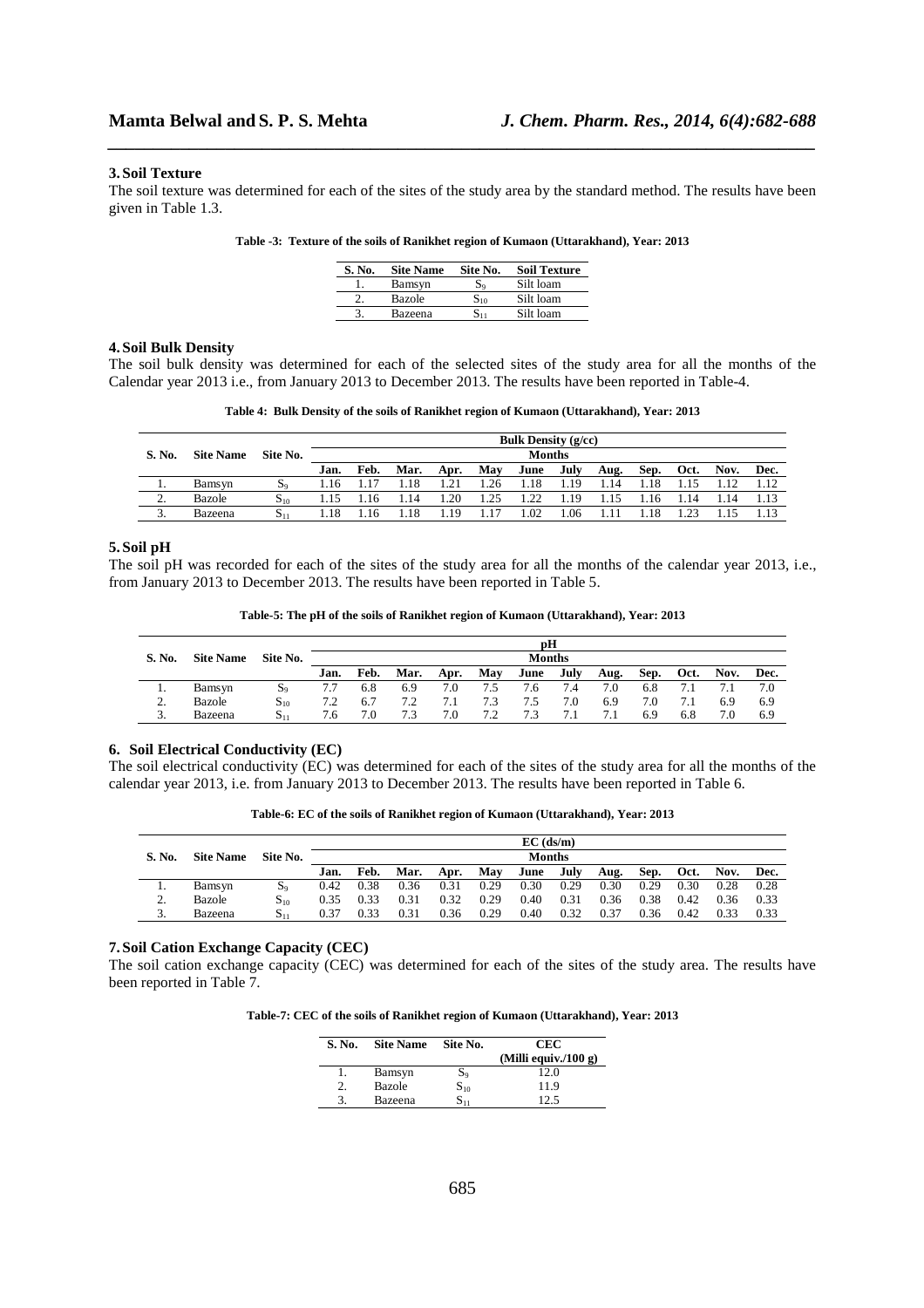#### **8. Soil Organic Carbon (OC)**

The soil organic carbon was determined for each of the selected sites of the study area for all the months of the calendar year 2013, i.e., from January 2013 to December 2013. The results have been reported in Table 8.

*\_\_\_\_\_\_\_\_\_\_\_\_\_\_\_\_\_\_\_\_\_\_\_\_\_\_\_\_\_\_\_\_\_\_\_\_\_\_\_\_\_\_\_\_\_\_\_\_\_\_\_\_\_\_\_\_\_\_\_\_\_\_\_\_\_\_\_\_\_\_\_\_\_\_\_\_\_\_*

|  |  |  |  |  |  |  |  | Table-8: Organic Carbon of the soils of the Ranikhet region of Kumaon (Uttarakhand), Year: 2013 |  |  |
|--|--|--|--|--|--|--|--|-------------------------------------------------------------------------------------------------|--|--|
|--|--|--|--|--|--|--|--|-------------------------------------------------------------------------------------------------|--|--|

| percentage of Organic Carbon |                  |             |      |      |      |      |      |               |      |      |      |      |      |      |
|------------------------------|------------------|-------------|------|------|------|------|------|---------------|------|------|------|------|------|------|
| S. No.                       | <b>Site Name</b> | Site No.    |      |      |      |      |      | <b>Months</b> |      |      |      |      |      |      |
|                              |                  |             | Jan. | Feb. | Mar. | Apr. | May  | June          | July | Aug. | Sep. | Oct. | Nov. | Dec. |
| . .                          | Bamsyn           | $S_0$       | 0.91 | 0.61 | 0.70 | 0.71 | l.O2 | 0.79          | .00  | .05  | 0.91 | 0.92 | 0.96 | 0.85 |
| ∍<br>۷.                      | Bazole           | $S_{10}$    | 0.75 | 0.58 | 0.69 | 0.70 | 0.82 | 0.69          | 0.56 | 0.71 | 0.69 | 0.69 | 0.82 | 0.81 |
| J.                           | Bazeena          | $S_{\perp}$ | 0.49 | 0.39 | 0.38 | 0.48 | 0.67 | 0.42          | 0.40 | 0.51 | 0.42 | 0.33 | 0.36 | 0.33 |

### **9. Soil Organic Matter (OM)**

The soil organic Matter was determined for each of the selected sites of the study area for all the months of the calendar year 2013, i.e., from January 2013 to December 2013. The results have been reported in Table 9.

**Table-9: Organic matters of the soils of the Ranikhet region of Kumaon (Uttarakhand), Year: 2013** 

|               |                  |                |      | % Organic Matter |      |      |        |               |      |      |      |        |      |      |  |  |
|---------------|------------------|----------------|------|------------------|------|------|--------|---------------|------|------|------|--------|------|------|--|--|
| S. No.        | <b>Site Name</b> | Site No.       |      |                  |      |      |        | <b>Months</b> |      |      |      |        |      |      |  |  |
|               |                  |                | Jan. | Feb.             | Mar. | Apr. | Mav    | June          | July | Aug. | Sep. | Oct.   | Nov. | Dec. |  |  |
|               | Bamsyn           | S <sub>o</sub> | 1.57 | .05              | . 39 | 1.22 | 1.76   | 1.36          | 1.72 | l.81 | .57  | . . 59 | .66  | 1.47 |  |  |
| ∍<br><u>.</u> | Bazole           | $S_{10}$       | .29  | 0.99             | .19  | 1.39 | 1.41   | .19           | 0.96 | 1.22 | -19  | l. 19  | 1.41 | 149  |  |  |
| J.            | Bazeena          | $S_{11}$       | 0.84 | 0.67             | 0.66 | 0.83 | . . 16 | 0.72          | 0.69 | 0.88 | 0.72 | 0.57   | 0.62 | 0.57 |  |  |

### **10.Soil Nitrogen**

The soil nitrogen was determined for each of the selected site of the study area for all the months of the calendar year 2013, i.e. from January 2013 to December 2013. The results have been reported in Table 10.

**Table-10: Nitrogen of the soils of the Ranikhet region of Kumaon (Uttarakhand), Year: 2013** 

|               |                  |          |      | % of Nitrogen |      |      |      |               |      |      |      |      |      |      |  |  |
|---------------|------------------|----------|------|---------------|------|------|------|---------------|------|------|------|------|------|------|--|--|
| S. No.        | <b>Site Name</b> | Site No. |      |               |      |      |      | <b>Months</b> |      |      |      |      |      |      |  |  |
|               |                  |          | Jan. | Feb.          | Mar. | Apr. | Mav  | June          | July | Aug. | Sep. | Oct. | Nov. | Dec. |  |  |
|               | Bamsyn           | $S_9$    | 0.61 | 0.60          | 0.65 | 0.70 | 0.75 | 0.60          | 0.68 | 0.70 | 0.63 | 0.59 | 0.55 | 0.48 |  |  |
| ◠<br><u>.</u> | Bazole           | $S_{10}$ | 0.58 | 0.71          | 0.70 | 0.72 | 0.70 | 0.61          | 0.59 | 0.69 | 0.70 | 0.71 | 0.59 | 0.55 |  |  |
| J.            | Bazeena          | $S_{11}$ | 0.71 | 0.76          | 0.72 | 0.76 | 0.73 | 0.69          | 0.71 | 0.68 | 0.60 | 0.59 | 0.55 | 0.54 |  |  |

# **11.Soil Phosphorous**

The soil phosphorous was determined for each of the selected site of the study area for all the months of the calendar year 2013, i.e., from January 2013 to December 2013. The results have been reported in Table 11.

**Table-11: Phosphorous of the soils of Ranikhet region of Kumaon (Uttarakhand). Year: 2013** 

|        |                  |          | Phosphorous ( $Kg$ ha <sup>-1</sup> ) |       |      |       |      |               |      |      |      |      |      |      |
|--------|------------------|----------|---------------------------------------|-------|------|-------|------|---------------|------|------|------|------|------|------|
| S. No. | <b>Site Name</b> | Site No. |                                       |       |      |       |      | <b>Months</b> |      |      |      |      |      |      |
|        |                  |          | Jan.                                  | Feb.  | Mar. | Apr.  | May  | June          | July | Aug. | Sep. | Oct. | Nov. | Dec. |
|        | Bamsyn           | $S_9$    | 9.0                                   | l 7.0 |      | 11.5  | 20.5 | 14.5          | 11.5 | 8.5  | 11.5 | 12.5 | 14.5 | 9.5  |
| ٠.     | Bazole           | $S_{10}$ | 9.0                                   | 12.5  | 10.0 | 11.0  | 18.5 | 14.5          | 13.5 | 12.0 | 11.0 | 9.0  | 8.5  | 9.5  |
| J.     | Bazeena          | $S_{11}$ | 9.0                                   | 4.5   | 9.5  | l 1.5 | 18.5 | 14.5          | 14.0 | 12.5 |      | 8.5  | 9.5  | 8.0  |

#### **12.Soil Potassium**

The soil potassium was determined for each of the selected sites of the study area for all the months of the calendar year 2013, i.e., from January 2013 to December 2013. The results have been reported in Table 12.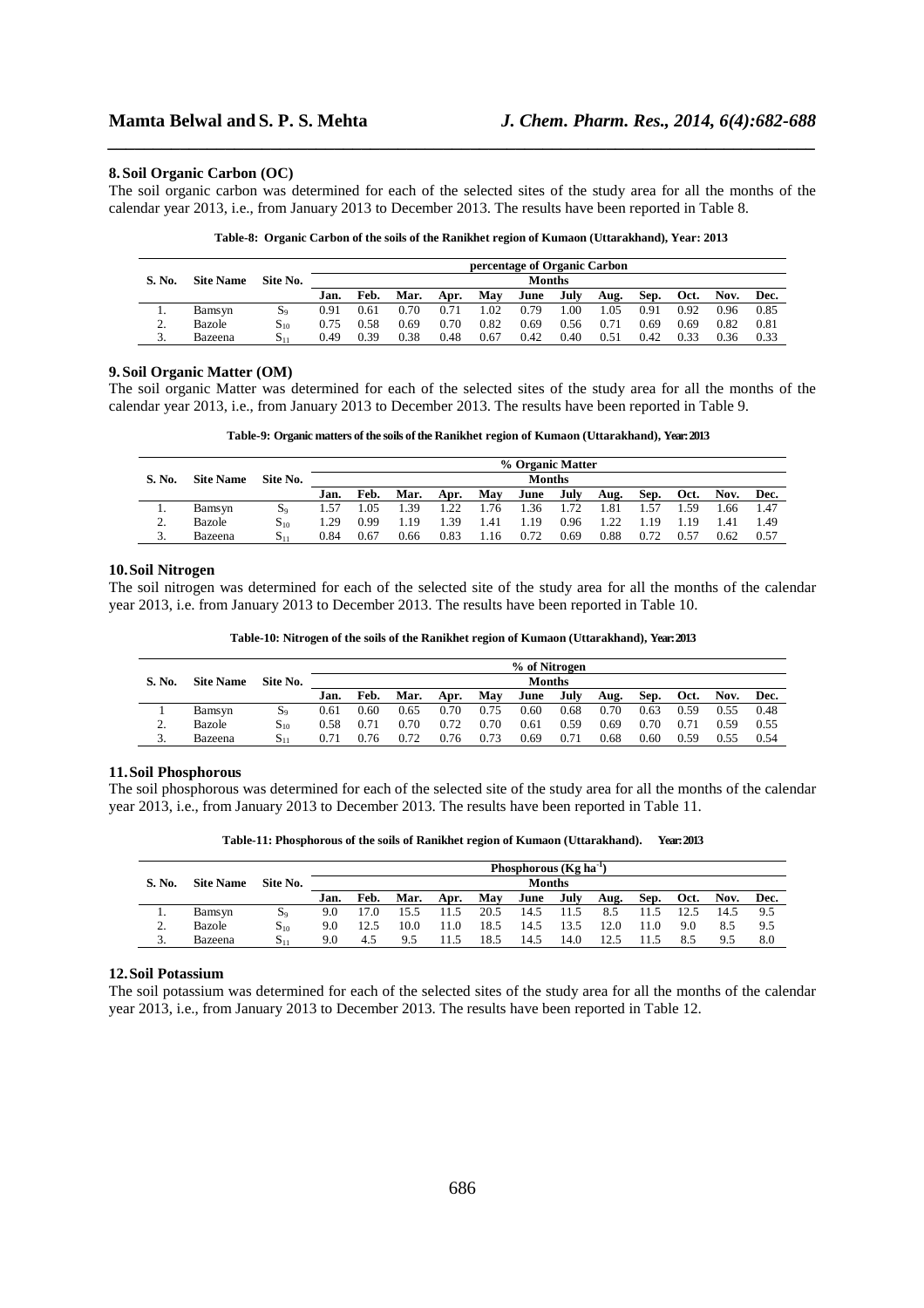| Potassium $(Kg ha-1)$ |                  |                   |      |      |      |      |     |               |      |      |      |      |      |      |
|-----------------------|------------------|-------------------|------|------|------|------|-----|---------------|------|------|------|------|------|------|
| S. No.                | <b>Site Name</b> | Site No.          |      |      |      |      |     | <b>Months</b> |      |      |      |      |      |      |
|                       |                  |                   | Jan. | Feb. | Mar. | Apr. | May | June          | July | Aug. | Sep. | Oct. | Nov. | Dec. |
|                       | Bamsyn           | $S_9$             | 150  | 154  | 135  | 121  | 100 | 75            | 164  | 188  | 135  | 150  | 172  | 199  |
| <u>.</u>              | Bazole           | $S_{10}$          | 150  | .18  | 110  | 125  | 130 | 169           | 140  | 152  | 161  | 179  | 152  | 177  |
| 3.                    | Bazeena          | $\mathrm{S}_{11}$ |      | 126  | 122  | 135  | 150 | 169           | 140  | 160  | 135  | 145  | '70  | 175  |

*\_\_\_\_\_\_\_\_\_\_\_\_\_\_\_\_\_\_\_\_\_\_\_\_\_\_\_\_\_\_\_\_\_\_\_\_\_\_\_\_\_\_\_\_\_\_\_\_\_\_\_\_\_\_\_\_\_\_\_\_\_\_\_\_\_\_\_\_\_\_\_\_\_\_\_\_\_\_* **Table-12: Potassium of the soils of Ranikhet region of Kumaon (Uttarakhand), Year: 2013** 

#### **13.Soil Sulphur**

The soil sulphur was determined for each of the selected sites of the study area for all the months of the calendar year 2013, i.e., from January 2013 to December 2013. The results have been reported in Table 13.

**Table-13: Sulphur of the soils of Ranikhet region of Kumaon (Uttarakhand), Year: 2013** 

| Sulphur $(Kg ha^{-1})$ |                  |          |      |      |      |      |     |               |      |      |      |      |      |      |
|------------------------|------------------|----------|------|------|------|------|-----|---------------|------|------|------|------|------|------|
| S. No.                 | <b>Site Name</b> | Site No. |      |      |      |      |     | <b>Months</b> |      |      |      |      |      |      |
|                        |                  |          | Jan. | Feb. | Mar. | Apr. | May | June          | July | Aug. | Sep. | Oct. | Nov. | Dec. |
|                        | Bamsyn           | $S_9$    | 25   | 29   | 26   | 31   | 32  | 26            | 24   | 27   | 33   | 30   | 23   | 21   |
| ◠<br><u>.</u>          | Bazole           | $S_{10}$ | 30   | 39   | 34   | 36   | 32  | 37            | 31   | 35   | 38   | 35   | 33   | 28   |
| υ.                     | Bazeena          | $S_1$    | 19   |      | 15   | 18   | 16  | 16            |      | 14   |      |      | 15   |      |

#### **14.Micronutrients**

Micronutrients in the soils of the study area were determined by the standard methods on atomic absorption spectroscopy. The results have been reported in the Table 14.

**Table 14: Available Metallic Ions (Zn, Cu, Fe, Mn and Mo) of the soils of Ranikhet region of Kumaon (Uttarakhand), Year: 2013** 

| S. No. | Metals/Site No.     | $S_{\rm o}$ | $S_{10}$ | $\mathbf{S_{11}}$ |
|--------|---------------------|-------------|----------|-------------------|
| 1.     | $\text{Zinc (ppm)}$ | 3.15        | 1.36     | 1.25              |
| 2.     | Manganese (ppm)     | 9.13        | 6.23     | 14.4              |
| 3.     | Ferrous (ppm)       | 10.5        | 11.0     | 10.2              |
| 4.     | Copper (ppm)        | 1.35        | 0.51     | 0.51              |
| 5.     | Molybdenum (ppm)    | 0.23        | 0.32     | 0.22              |

A comparison of the results of the present work on the properties of the soils of the hill region of Ranikhet of Kumaon (Uttarakhand) state with the earlier studies by Pande and Trilochan in the Tarai/Bhabar regions was also attempted [9,10]. It was surprising to note that except a slight variation in the soil texture, soil temperature, soil colour and the bulk density of the soils, all other soil properties like pH, EC, CEC, OC, OM, P, K, S and the micronutrients like Zn, Cu, Fe, Mn were almost in the same range. It is probably due to the heavy rains in the hill region which in the form of rivers/streams takes away the soils of the hill region in bulk and these soils coming from the hills of the Kumaon region have ultimately spread over the Tarai and Bhabar regions of the Uttarakhand state. It is important to mention here that this process of the flow/transfer of soils has been a regular and inevitable natural phenomenon since the creation of these regions by nature. The minor changes in the soil of the hills and the Tarai/Bhabar regions is perhaps due to the change in the climate and the different types of fertilizers used by the farmers of these regions. The results of present study area in accordance with the work reported earlier from other regions [11-17].

# **Acknowledgements**

The authors are grateful to Professor C.S. Mathela and Professor Ganga Bisht Ex-Heads Department of Chemistry, Kumaun University, Nainital, for providing all the necessary facilities for the present work and Dr. Pramendra Kumar, Department of Applied Chemistry, M.J.P. Rohilkhand University, Bareilly to review the manuscript.

# **REFERENCES**

- [1] KH Tan, Soil Sampling; Preparation and Analysis, Marcel Dekker, Inc., New York, **1995**, 432.
- [2] H Jenny, Factors of Soil Formation*,* McGraw Hill, New York, **1941**, 281-285.
- [3] NC Brady, The Nature and Properties of Soils, 10<sup>th</sup> edition, McMillan Publ. Co., NY. 1990,621.
- [4] RS Shukla, PS Chandel; Plant Ecology and Soil Science, S. Chand & Co. Ltd., New Delhi, 7th edition. **1991**.

[5] PK Gupta; Methods in Environmental Analysis, Agrobios (India), (**2002**).